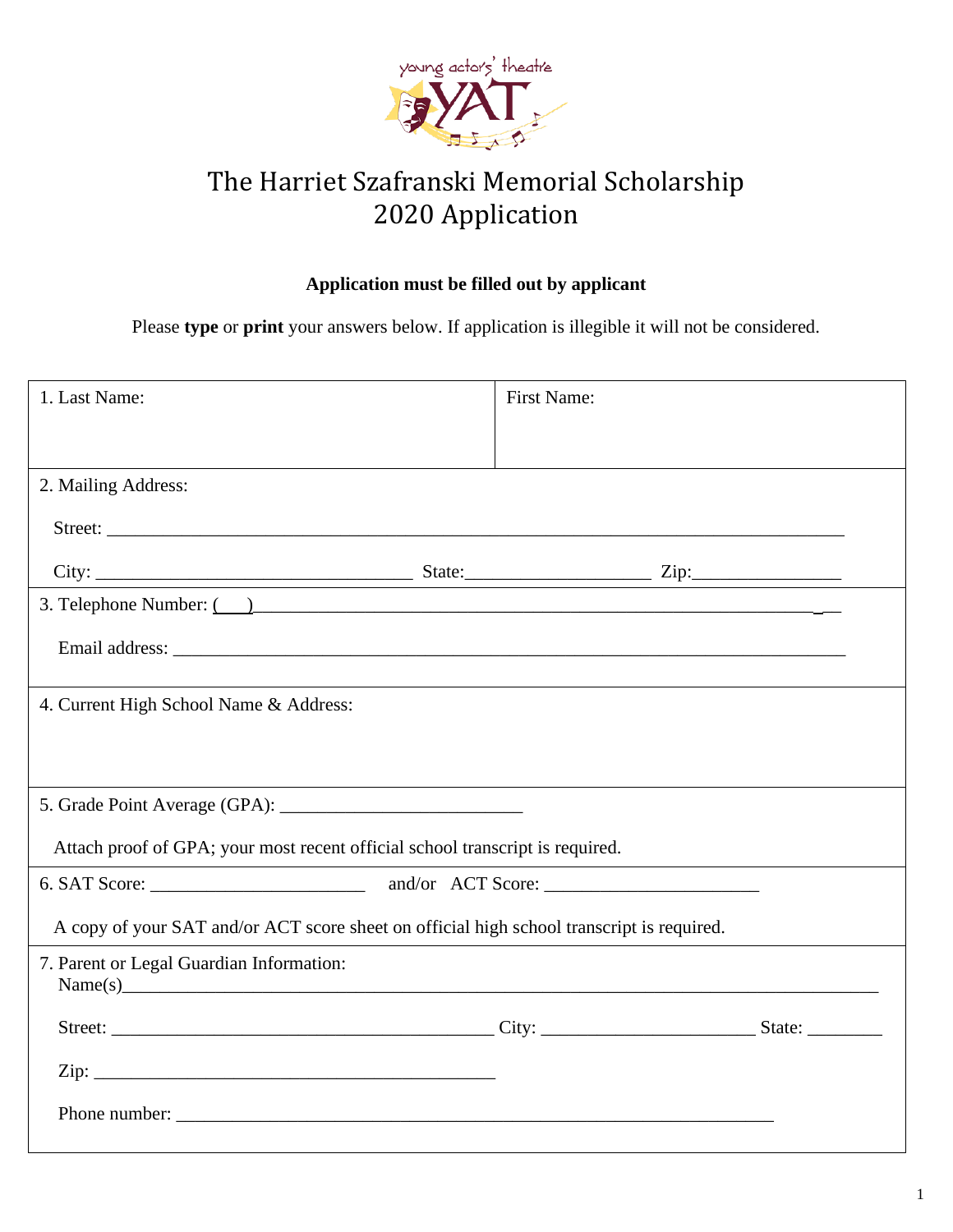8. Please list music and art performance background & dates in which you have participated. Note YAT specific experience.

9. Please list community organizations such as service, volunteer and religious organizations in which you are now active or have previously been active. Note leadership roles and dates.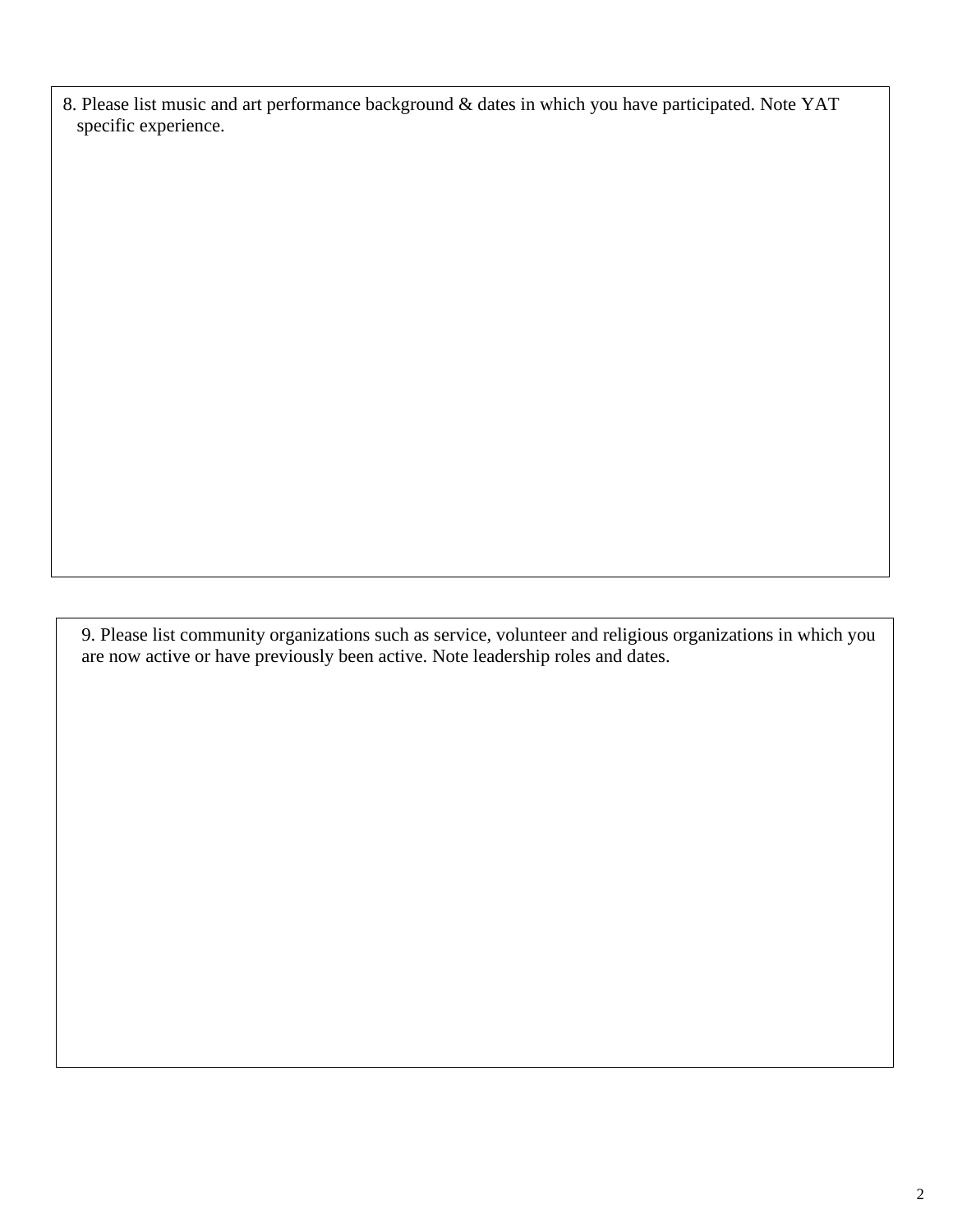10. List important awards and recognitions received. Note organizations presenting honor and date.

11. List all colleges & universities that have accepted you for the 2020-2021 academic year (attach proof of acceptance letter.)